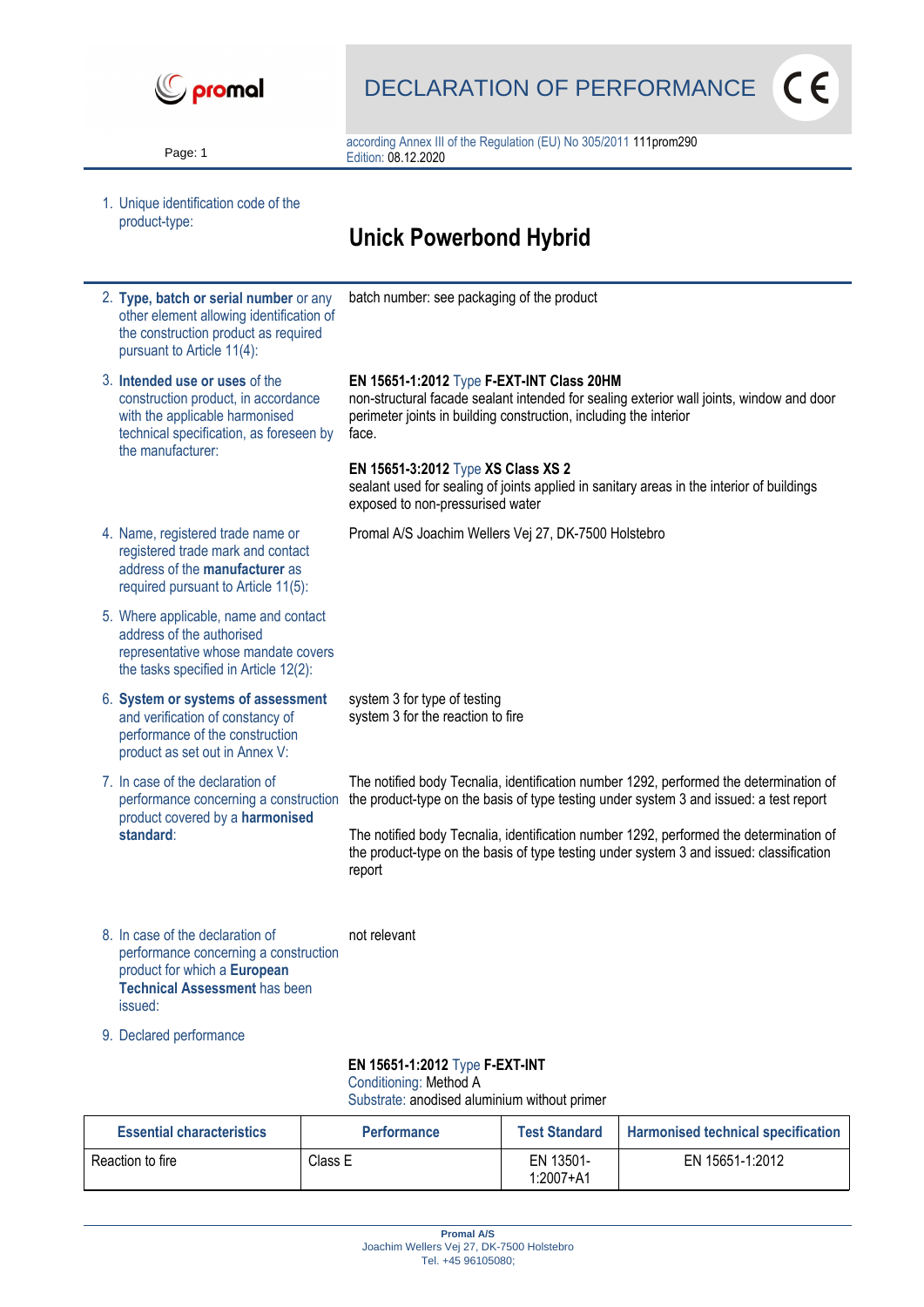



Page: 2

according Annex III of the Regulation (EU) No 305/2011 111prom290 Edition: 08.12.2020

| Release of chemicals dangerous to<br>the environment and health                                                                             | See product safety data sheet | EN 15651-1:2012;<br>4.5                                                                                | EN 15651-1:2012 |
|---------------------------------------------------------------------------------------------------------------------------------------------|-------------------------------|--------------------------------------------------------------------------------------------------------|-----------------|
| Water tightness and air tightness:                                                                                                          |                               |                                                                                                        |                 |
| Resistance to flow                                                                                                                          | $\leq$ 3mm                    | modified EN ISO<br>7390                                                                                | EN 15651-1:2012 |
| Loss of volume                                                                                                                              | $≤ 10%$                       | EN ISO 10563                                                                                           | EN 15651-1:2012 |
| Tensile properties (i.e. elongation):<br>- after immersion in water at (23 °C)                                                              | <b>NF</b>                     | modified EN ISO<br>8340                                                                                | EN 15651-1:2012 |
| Tensile properties (i.e. elongation):<br>-at maintained extension after water<br>immersion                                                  | <b>NF</b>                     | modified EN ISO<br>10590                                                                               | EN 15651-1:2012 |
| Tensile properties (i.e. secant<br>modulus):<br>-for non-structural low modulus<br>sealants used in joints in cold<br>climate areas (-30°C) | <b>NPD</b>                    | modified EN ISO<br>8339                                                                                | EN 15651-1:2012 |
| Tensile properties (i.e. at maintained<br>extension):<br>-for non-structural sealants used in<br>joints in cold climate areas (-30°C)       | <b>NPD</b>                    | modified EN ISO<br>8340                                                                                | EN 15651-1:2012 |
| Durability                                                                                                                                  | Pass                          | modified EN ISO<br>7390, modified EN<br>ISO 8339, modified<br>EN ISO 8340,<br>modified EN ISO<br>10590 | EN 15651-1:2012 |

## **EN 15651-3:2012** Type **XS**

Conditioning: Method A

Substrate: anodised aluminium without primer

| <b>Essential characteristics</b>                                                            | <b>Performance</b>            | <b>Test Standard</b>                                      | <b>Harmonised technical specification</b> |
|---------------------------------------------------------------------------------------------|-------------------------------|-----------------------------------------------------------|-------------------------------------------|
| Reaction to fire                                                                            | Class E                       | EN 13501-<br>$1:2007 + A1$                                | EN 15651-3:2012                           |
| Release of chemicals dangerous to<br>the environment and health                             | See product safety data sheet | EN 15651-1:2012;<br>4.5                                   | EN 15651-3:2012                           |
| Water tightness and air tightness:                                                          |                               |                                                           |                                           |
| Resistance to flow                                                                          | $\leq$ 3mm                    | modified EN ISO<br>7390                                   | EN 15651-3:2012                           |
| Loss of volume                                                                              | ≤ 20%                         | <b>EN ISO 10563</b>                                       | EN 15651-3:2012                           |
| Tensile properties (i.e. elongation):<br>- at maintained extension after water<br>immersion | Pass                          | EN ISO 10590                                              | EN 15651-3:2012                           |
| Microbiological growth                                                                      | $\overline{2}$                | EN ISO 846:1997,<br>procedure B                           | EN 15651-3:2012                           |
| Durability                                                                                  | Pass                          | modified EN ISO<br>7390, EN ISO<br>10563, EN ISO<br>10590 | EN 15651-3:2012                           |